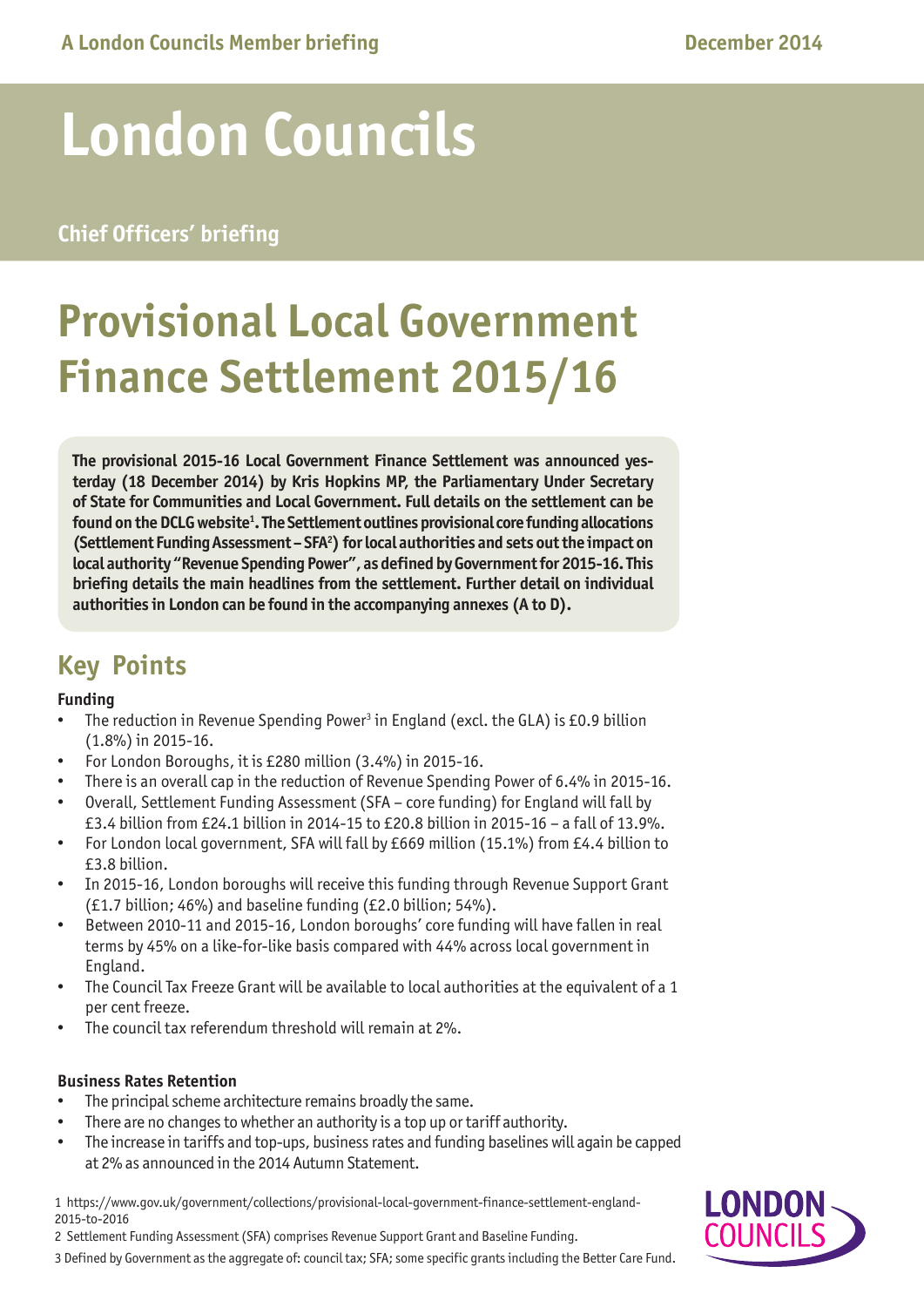- London boroughs will receive SFA adjustment grants (c. £29 million) to compensate for this.
- The safety net threshold remains at 7.5% of an authority's baseline funding level.
- Individual levy rates, including the 50p cap on the levy rate, remain the same.

## **Overview**

This year's settlement is the third under the business rates retention (BRR) scheme and the last of the current parliament. It provides provisional allocations as well as updating key figures relating to the business rates retention system for 2015-16. It updated the illustrative figures from last year's settlement and reflects a number of technical adjustments proposed in last summer's technical consultation.

This briefing is structured as follows:

• Overall Funding Allocations - outlines the overall funding allocations, including the impact on London.

• Business Rates Retention - looks at the changes to the key business rates retention figures for London.

- Special & Specific grants details the special and specific grant allocations.
- The local welfare provision grant details announcements about welfare provision.
- Council Tax Freeze Grant and Referendum Principles looks at the Council Tax Referendum Principles.
- School Revenue Funding Settlement: 2015 to 2016 summarises the key points from the schools funding settlement announced on 17 December.

• Public Health funding for 0-5 year olds – summarises the key points from the Government's recent consultation on the transfer of Public Health funding for 0-5 year olds.

#### **Overall Funding Allocations**

#### **Revenue Spending Power**

At the national level, Revenue Spending Power (defined by Government as the aggregate of council tax, SFA, special and specific grants including the Better Care Fund) has been reduced by £868 million (1.8%). In London, this will fall by £280 million (3.4%) in 2015-16. Annex A has a breakdown by borough.

The Government will continue to pay the Efficiency Support Grant to authorities experiencing a reduction of more than 6.4%. Again, there will be certain criteria attached to the receipt of this grant and the City of London is the only eligible London authority.

It is worth noting that these figures include:

• The pooled NHS and local authority Better Care Fund of £3.46 billion. The Better Care Fund is a pooled budget, for which spending plans must be agreed locally through Health and Wellbeing Boards.

• Estimates of the amount of income authorities will raise through council tax. This is based on an assuming the historic growth rate in local authority tax bases continues and that there are no increases in council tax rates.

• The assumption that 100% of authorities will take up of the council tax freeze grant - in 2014-15, 59% (100% in London) of all eligible authorities took up the grant.

• This includes the full NHB allocation for London and doesn't reflect the requirement for London boroughs to pool a proportion of their 2015-16 allocation with the London Local Enterprise Partnership.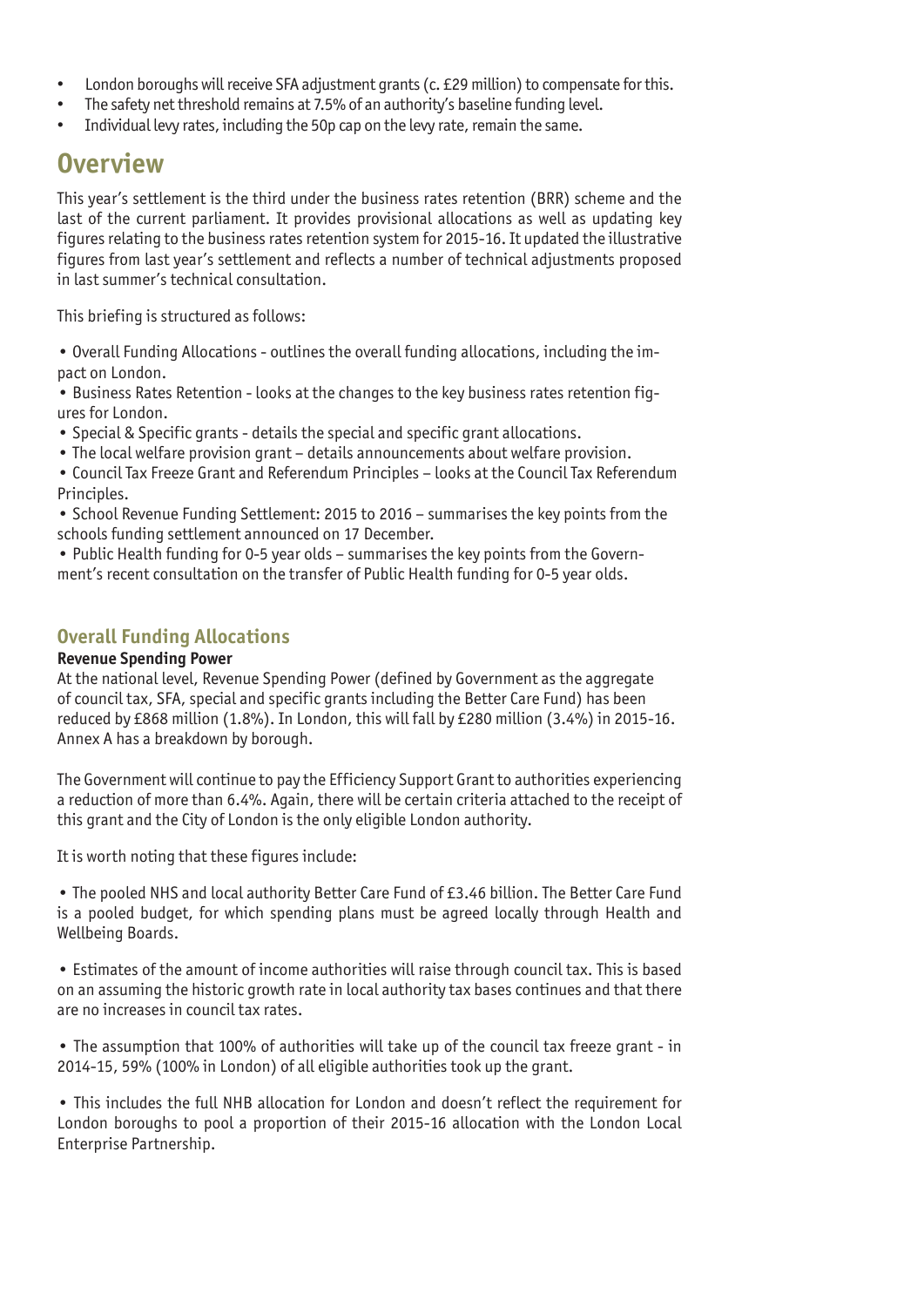#### **Settlement Funding Assessment**

The Government has confirmed the local government control total (i.e. total Settlement Funding Assessment) to be £20.8 billion in 2015-16. This is a reduction of £3.4 billion (13.9%) from 2014-15. Settlement Funding Assessment comprises £9.4 billion of Revenue Support Grant (RSG) and £11.3 billion of Baseline Funding (i.e. the amount assumed to be retained locally under the business rates retention scheme).

London boroughs will see an overall reduction in SFA of £669 million or 15.1% in 2015-16. This is split between an increase of £38 million or 1.9% in Baseline Funding and a reduction in RSG of £706 million or 28.8%. Annex B provides more detail.

The Government continues to focus the majority of the funding reductions through the upper and lower tier funding elements (Chart 1). Funding for the rolled-in grants will remain on their previous trajectories, as announced in Spending Round 2013.





The policy of treating funding streams individually will affect each authority differently and will depend on an authority's income profile. In broad terms, London boroughs are more reliant on upper and lower tier funding (the old 'formula grant') and so again face greater funding reductions in 2015-16 than elsewhere in the country (chart 2). This is likely to continue if the current approach to individual grant streams is maintained.



![](_page_2_Figure_8.jpeg)

Note: Regional figures are for councils only - i.e. they exclude Fire Authorities and the GLA.

While the settlement has provided further clarity on the local government control total, it is worth noting that this fits into the wider Local Government Resource Departmental

![](_page_2_Picture_11.jpeg)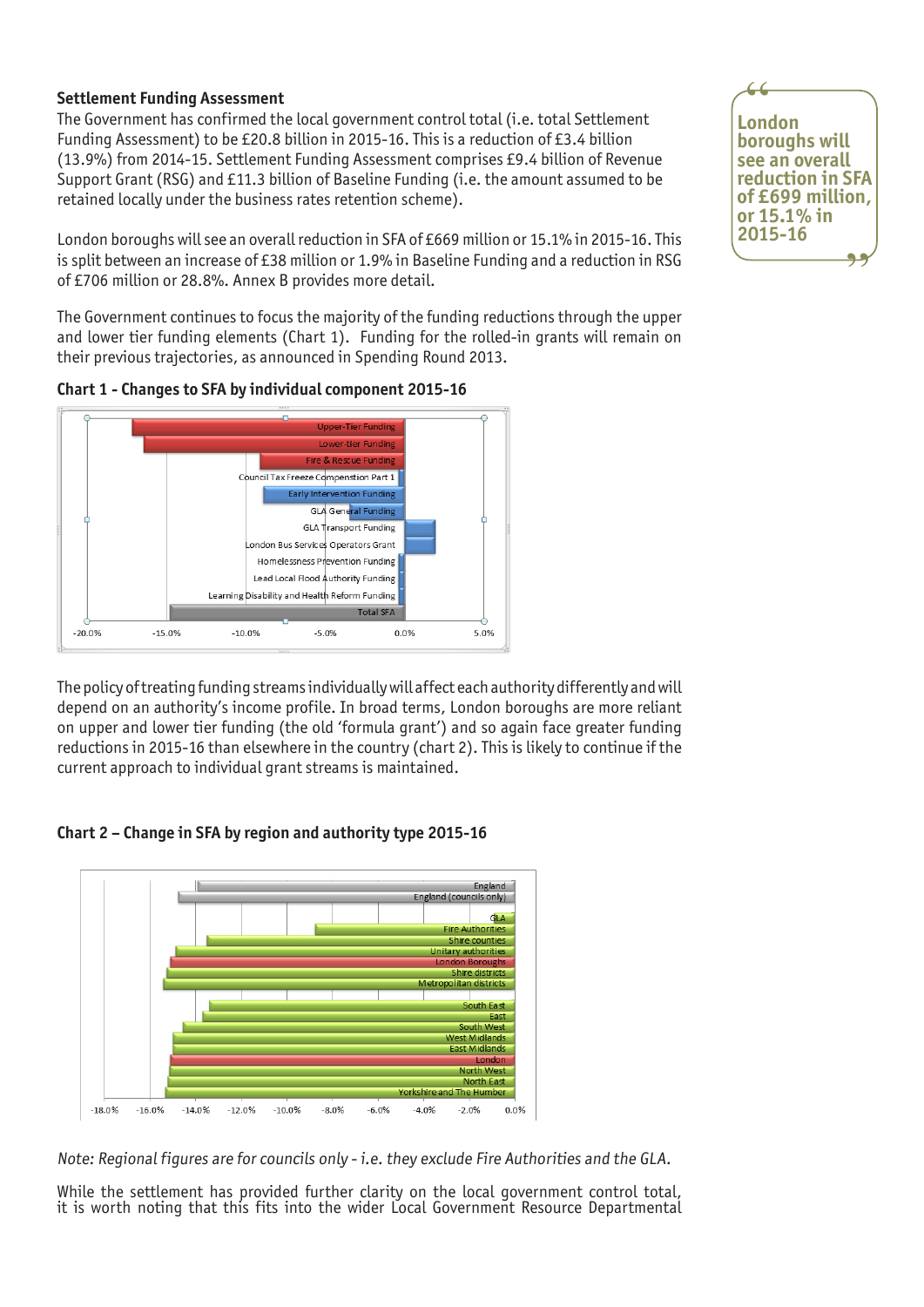Expenditure Limit (LG RDEL). The Government has not published a breakdown of the LG RDEL with the settlement. The last publication was the explanatory memorandum to the DCLG Main Estimates, published in June 20144. Without further detail of the LG DEL, it is difficult to have a full understanding of the impact of Government spending decisions on local government.

#### **Business Rates Retention**

There is very little change to the overall architecture of the business rates retention scheme. As in 2014-15, London, overall, continues to have 25 top up authorities and 9 tariff authorities (including the GLA).

Annex D details all of the key figures relating to the retention system for London boroughs. It shows that the business rates multiplier will increase by 1.9% as a result of the 2% cap on business rates outlined in the 2014 Autumn Statement<sup>5</sup>. All tariff and top-up payments, business rates baselines and funding baselines will therefore increase by 1.9%.

The size and extent of safety net payments for 2015-16 are not yet known – these will be determined by local forecasts reported in the NNDR1 returns in January 2015. The retrospective levy payments due from tariff authorities for 2014-15 will be calculated after the current financial year using the final NNDR3 returns.

#### **Levy rates and safety net thresholds**

Tariff authorities will continue to be subject to a levy on any growth in business rates. The levy rates for the 9 tariff authorities in London are outlined below. As before, there is a 50p cap on the size of levy rate, which applies to the City of London, Westminster and Hillingdon. Top-up authorities will continue to retain 100% of their growth.

|                      | Levy rate $(p/f)$ |
|----------------------|-------------------|
| City of London       | 50                |
| Westminster          | 50                |
| Hillingdon           | 50                |
| Camden               | 44                |
| Kensington & Chelsea | 43                |
| GLA                  | 27                |
| Kingston upon Thames | 18                |
| Richmond upon Thames | 16                |
| Hammersmith & Fulham | 5                 |

#### **Figure 2 – Levy rates for London's tariff authorities**

The safety net threshold will remain at 7.5% meaning authorities are guaranteed 92.5% of their baseline funding. The trigger point for a safety net payment is different for each authority as it depends on the relative size of funding and business rates baselines. Annex C includes the safety net trigger points for each London borough and the GLA.

There is wide variation across London in both the value and proportion of business rates an authority has to decline by to trigger a safety net payment. One borough triggers a safety net payment with a decline of 0.5% in business rates yield, while another would need a 42% decline in rates yield. In monetary terms, the most any authority (excluding the GLA) can lose in funding before a safety net payment is triggered is £7.9 million.

 4 http://www.parliament.uk/documents/commons-committees/communities-and-local-government/140512-SoSto-CLG-SC-Chair-vre-2014-15-main-estimates.pdf

5 This is because of the way the multiplier is calculated to 3 decimal places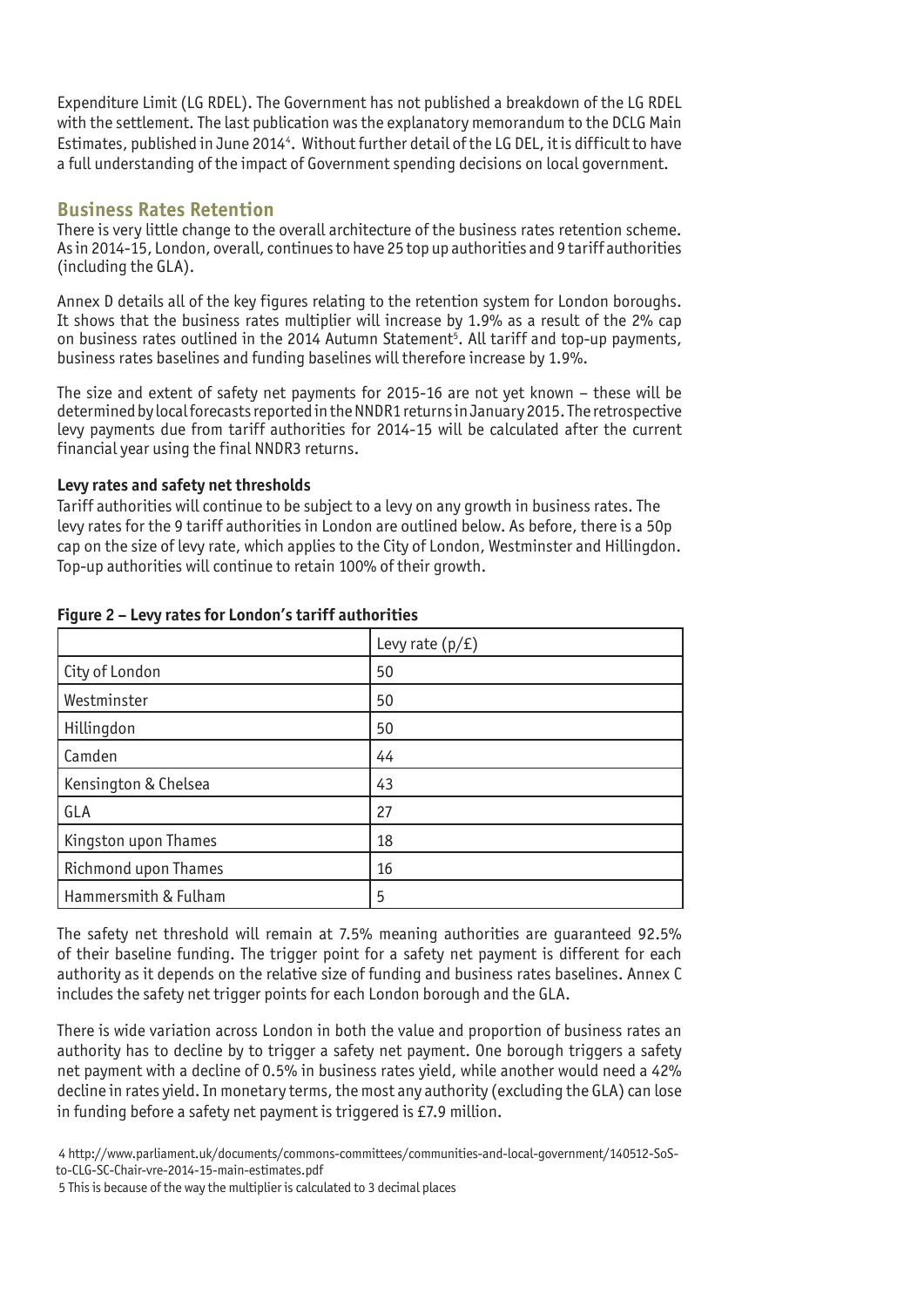#### **Pooling**

Nationally, DCLG has received expressions of interest from 28 pools in 2015-16 comprising 196 authorities. The final pooling arrangements will be agreed as part of the final settlement.

#### **Special and specific grants**

Beyond core SFA funding, the settlement also provides details for a range of other special and specific grants (within the Revenue Spending Power spread sheet). Based on the latest available information, London boroughs will receive close to £1.6 billion from a range of revenue grants in 2015-16. The table below provides a summary with a full breakdown by local authority in Annex C.

|                                                                           | <b>£million</b> |
|---------------------------------------------------------------------------|-----------------|
| Local Council Tax Support and Housing 69.4<br>Benefit Admin Subsidy Grant |                 |
| <b>New Homes Bonus</b>                                                    | 247.5           |
| <b>Better Care Fund</b>                                                   | 539.8           |
| Public Health Grant (Ring-fenced)                                         | 577.5           |
| Other grants                                                              | 124.0           |
| Total specific grants                                                     | 1,558.3         |

#### **Figure 3 – Main specific grants for London Local Government 2015-16**

#### **New Homes Bonus**

The Government has also published provisional allocations for 2015-16 - year 5 of the New Homes Bonus scheme<sup>6</sup>. London boroughs' share of the national total has stayed broadly the same at 21%, receiving £248 million of the £1.167 billion national total.

The Autumn Statement 2013 announced that local authorities in London would be required to pool £70 million of New Homes Bonus in 2015-16 to support of the work of London's Local Enterprise Partnership. The Government decided that this would be achieved via pooling an equal proportion of each borough's 2015-16 New Homes Bonus allocation, sufficient to total £70m. The level of contribution from each borough is yet to be confirmed.

#### **The local welfare provision grant**

The provisional settlement confirmed that the current intention is not to maintain additional funding for local welfare assistance schemes in 2015-16. A separate element has been identified within RSG worth £129.6 million. However, this is a notional amount and is not ringfenced. The Government has indicated that it does not plan to monitor how this is spent.

#### **Council Tax Freeze Grant (CTFG) and Referendum Threshold**

The Government has set out its council tax referendum principles for 2015-16<sup>7</sup>. Once again, the threshold for local referendums will be 2%.

The Government has extended its Council Tax Freeze Grant scheme for another year. In 2015- 16, the Government will compensate authorities who freeze their council tax rate by the equivalent of 1% of their council tax. The value of CTFG in 2015-16 could be in the region of £249 million nationally and £32 million in London.

#### **School Revenue Funding Settlement: 2015 to 2016**

The School Revenue Funding Settlement: 2015 to 2016 was published on 17th December 2014, confirming details of the Dedicated Schools Grant (DSG).

6 https://www.gov.uk/government/uploads/system/uploads/attachment\_data/file/387418/141215\_Total\_payment provisional 15-16 for website.xlsx 7 https://www.gov.uk/government/uploads/system/uploads/attachment\_data/file/277555/Council\_Tax\_Principles\_2014-15\_WEB.pdf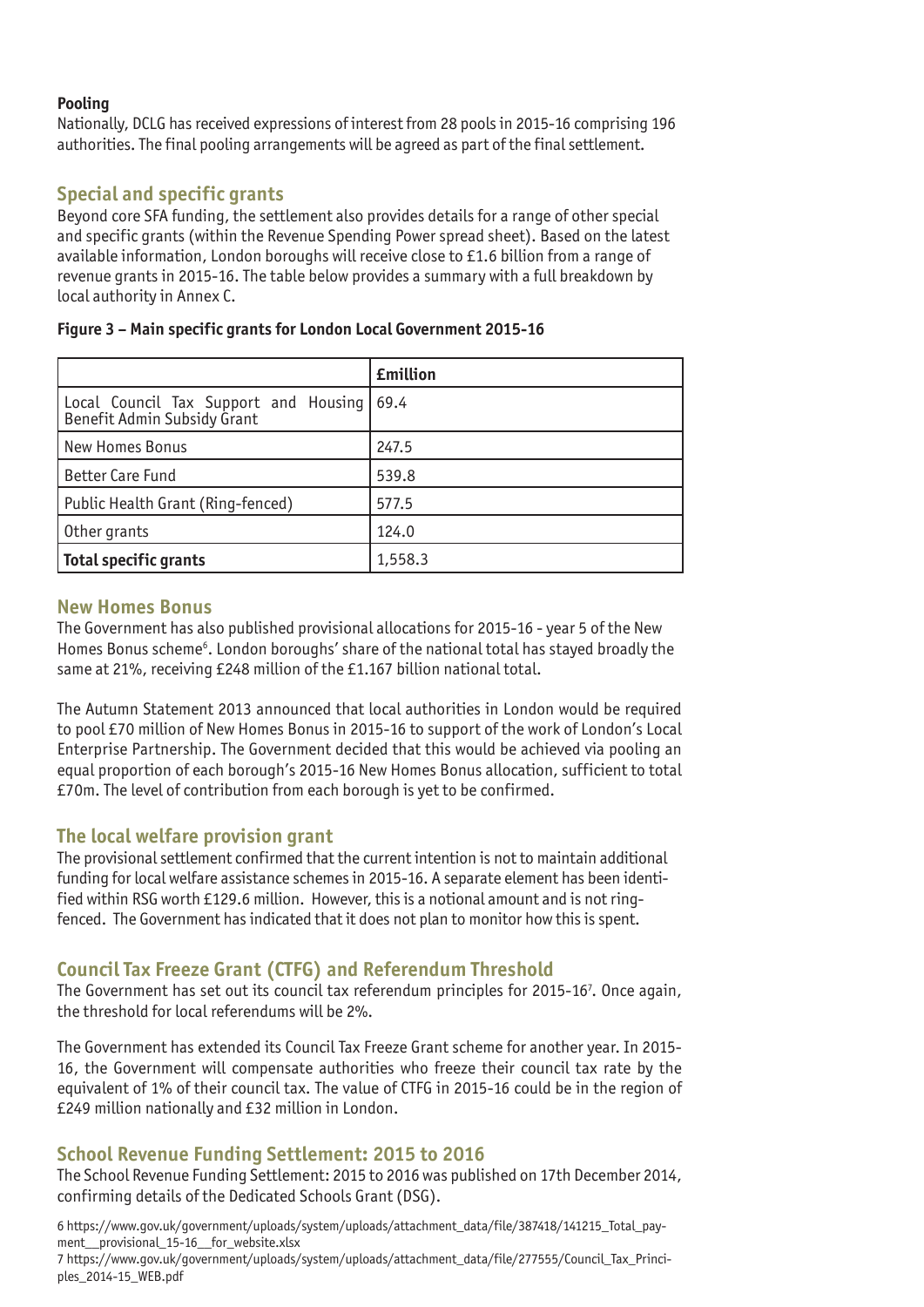The Dedicated Schools Grant (DSG)<sup>8</sup> continues to be set out in three blocks, the early years block, the schools block and the high needs block.

Overall, DSG is £39.6 billion with London receiving 18.4% (£7.3 billion).

The minimum funding guarantee is to be continued, meaning no school or academy will see a reduction compared with its 2014-15 budget (excluding sixth form funding) of more than 1.5% per pupil before the Pupil Premium is applied.

The DfE also announced a £31.7 million grant to help local authorities in England implement the special educational needs and disabilities (SEND) reforms. London will receive 17.9% (£5.7 million) of this funding.

#### **Public Health funding for 0-5 year olds**

The Government announced a baseline agreement exercise for the transfer of commissioning of children's 0-5 public health services to local authorities on 11 December 2014. This is the final part of the transfer of public health responsibilities to local government.

The service transfers to local authorities on 1 October 2015. The 2015-16 funding allocation is, therefore, for the 6 months from 1 October 2015 to 31 March 2016.

Overall, the allocation for the six months to 31 March 2016 is £425 million with London receiving £77.3 million (18.2%). A minimum floor for local authorities will be in place such that no local authority is funded to a level below an adjusted spend per head (0-5) of £160. 11 London boroughs are affected by the floor.

The Department of Health has requested responses to the proposed allocations by 16 January 2015. London Councils is currently reviewing the allocations before formally responding to the department.

## **Commentary**

The provisional local government finance settlement 2015-16 confirms the fact that London local government will see a 45 per cent real terms cent reduction in its funding from central government over this Parliament. This compares to just 1.4 per cent across all government spending.

In broad terms, the overall funding allocations have not changed significantly from those announced as part of last year's announcement. The principal changes have tended to focus on the mechanisms within the business rates retention system, driven by the Autumn Statement changes to business rates taxation policy.

It remains a frustration that the definition of Revenue Spending Power continues to change each year which makes year-on-year comparisons difficult. Despite on-going concerns, the calculation continues to including funding over which local authorities have no or limited control. This prevents a shared and common understanding of the extent of funding cuts.

What is clear is that local government is experiencing unprecedented levels of funding reductions. London local government will face a particularly tough settlement in 2015-16 with core funding being reduced by 15 per cent across London.

Of course, this settlement should be seen in the context of the wider public finances.

The Autumn Statement provided overall public sector spending figures up to 2019-20. It shows that local government is only half way through the likely funding reductions with funding set to fall faster and deeper than previously thought.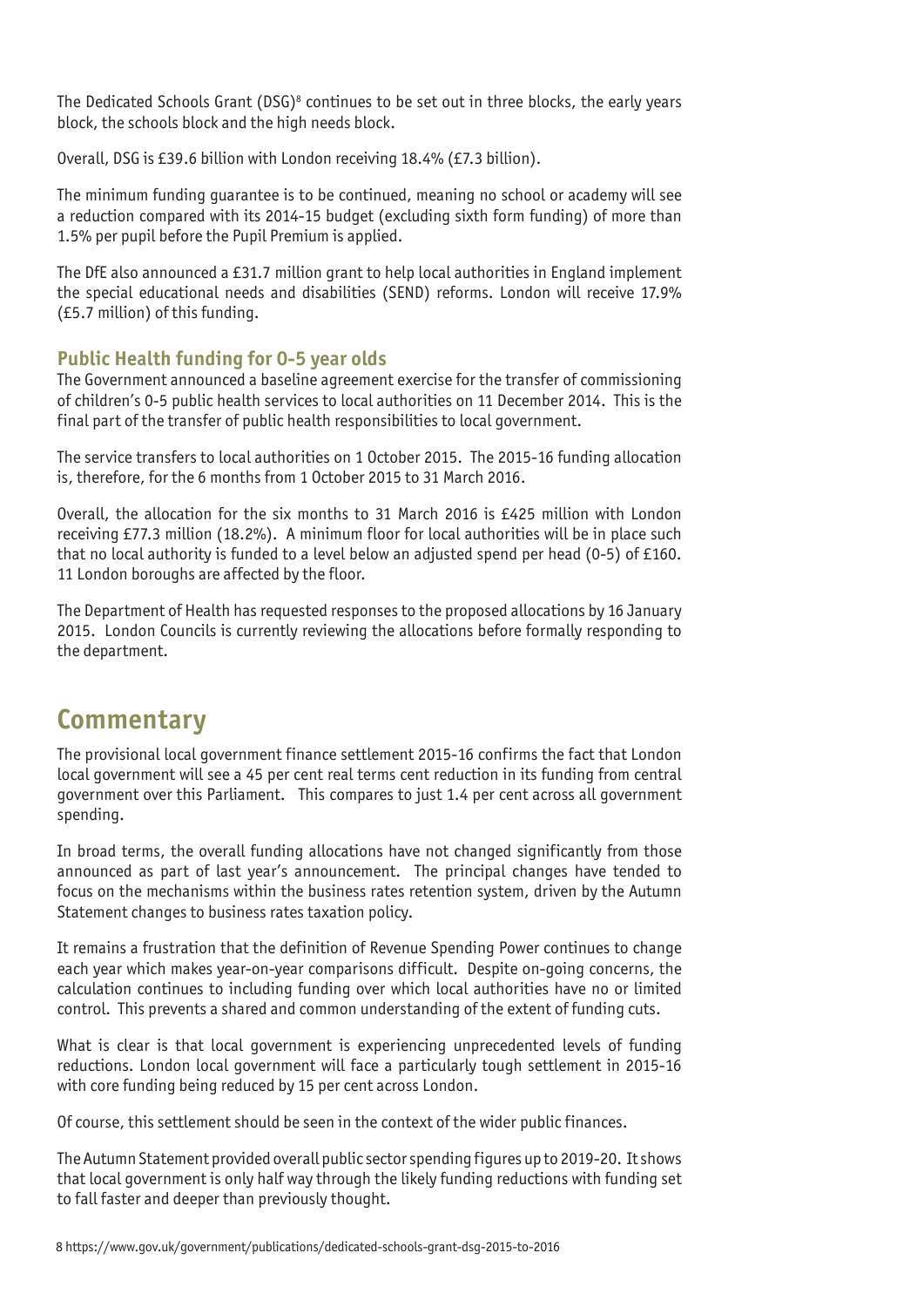Previously, London Councils had estimated that core funding would reduce by 60 per cent in real terms by 2018-19. The final reductions are now likely to be higher.

The scale of the savings required is undoubtedly significant – though, further information on future levels of local government funding is unlikely to be announced until Spending Review 2015, which will set the parameters for public spending up to 2020.

#### **Annexes A-D provide further detail on individual local authorities in London**

#### **Contact:**

**Paul Honeyben, Finance and Policy Manager paul.honeyben@londoncouncils.gov.uk 020 7934 9748**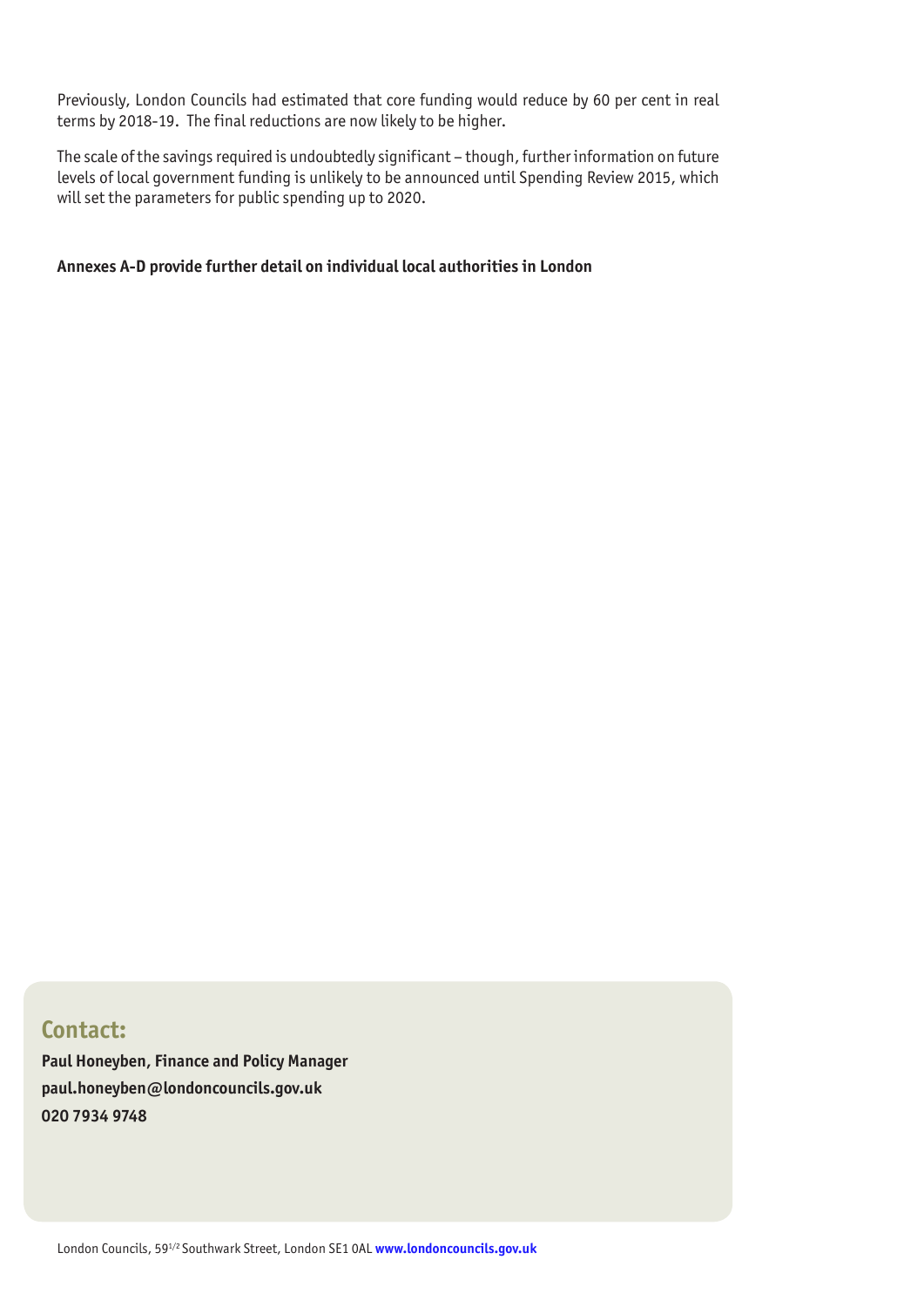#### **Annex A - Spending power - London boroughs, region & authority type**

*Please note that it has not yet been possible to carry out a full and robust audit process of these figures. Therefore, they may be subject to change.*

|                                              |                    |                    | <b>Adjusted</b>    |                     |                    |                    | Provisional        |                          |                      | Change from previous year (£m) |                           |                     |                      |                       | Change from previous year (%) |                          |  |  |  |
|----------------------------------------------|--------------------|--------------------|--------------------|---------------------|--------------------|--------------------|--------------------|--------------------------|----------------------|--------------------------------|---------------------------|---------------------|----------------------|-----------------------|-------------------------------|--------------------------|--|--|--|
|                                              |                    |                    | $2014 - 15$        |                     |                    |                    | 2015-16            |                          |                      |                                |                           | 2015-16             |                      |                       |                               |                          |  |  |  |
|                                              | <b>SFA</b>         | Council<br>Tax     | Relevant<br>grants | Spending<br>Power   | <b>SFA</b>         | Council<br>Tax     | Relevant<br>grants | <b>Spending</b><br>Power | <b>SFA</b>           | Council<br>Tax                 | <b>Relevant</b><br>grants | Spending<br>Power   | <b>SFA</b>           | <b>Council</b><br>Tax | <b>Relevant</b><br>grants     | <b>Spending</b><br>Power |  |  |  |
| Barking & Dagenham                           | 115.2              | 41.2               | 27.2               | 183.6               | 97.4               | 41.5               | 35.2               | 174.0                    | $-17.8$              | 0.3                            | 7.9                       | $-9.6$              | 15.5%                | 0.7%                  | 29.2%                         | $-5.2%$                  |  |  |  |
| Barnet                                       | 120.2<br>74.8      | 141.6<br>85.3      | 38.7<br>19.6       | 300.4<br>179.7      | 103.4<br>64.1      | 144.1<br>85.8      | 53.3<br>28.6       | 300.7<br>178.5           | $-16.8$<br>$-10.7$   | 2.5<br>0.5                     | 14.5<br>9.0               | 0.3<br>$-1.2$       | 13.9%<br>$-14.4%$    | 1.8%<br>0.6%          | 37.6%<br>46.1%                | 0.1%<br>$-0.7%$          |  |  |  |
| Bexley<br>Brent                              | 176.1              | 83.9               | 40.5               | 300.5               | 149.4              | 84.6               | 52.5               | 286.6                    | $-26.7$              | 0.8                            | 12.0                      | $-13.9$             | $-15.2%$             | 0.9%                  | 29.7%                         | 4.6%                     |  |  |  |
| Bromley                                      | 78.7               | 125.4              | 31.3               | 235.4               | 67.7               | 126.2              | 44.1               | 238.0                    | $-11.0$              | 0.8                            | 12.8                      | 2.6                 | -13.9%               | 0.6%                  | 40.9%                         | 1.1%                     |  |  |  |
| Camden                                       | 181.1              | 85.2               | 45.7               | 312.0               | 152.8              | 86.4               | 58.4               | 297.5                    | $-28.3$              | 1.2                            | 12.6                      | $-14.5$             | $-15.6%$             | 1.4%                  | 27.6%                         | $-4.6%$                  |  |  |  |
| City of London                               | 32.3               | 5.0                | 14.1               | 51.3                | 27.1               | 5.0                | 15.9               | 48.0                     | $-5.2$               | 0.1                            | 1.8                       | $-3.3$              | $-16.0%$             | 1.7%                  | 12.7%                         | $-6.4%$                  |  |  |  |
| Croydon                                      | 149.4              | 129.3              | 43.3               | 322.0               | 128.1              | 130.7              | 57.4               | 316.2                    | $-21.3$              | 1.4                            | 14.1                      | $-5.8$              | $-14.2%$             | 1.1%                  | 32.5%                         | $-1.8%$                  |  |  |  |
| Ealing                                       | 154.8              | 106.5              | 44.8               | 306.1               | 131.6              | 107.2              | 59.8               | 298.6                    | $-23.2$              | 0.7                            | 15.0                      | $-7.5$              | $-15.0%$             | 0.7%                  | 33.4%                         | $-2.5%$                  |  |  |  |
| Enfield                                      | 148.8<br>166.4     | 97.6<br>66.8       | 32.5<br>41.0       | 278.9<br>274.1      | 126.1<br>140.4     | 97.8<br>67.6       | 43.3<br>54.1       | 267.2<br>262.2           | $-22.7$<br>$-26.0$   | 0.2<br>0.8                     | 10.9<br>13.2              | $-11.7$<br>$-12.0$  | $-15.3%$<br>$-15.6%$ | 0.2%<br>1.3%          | 33.6%<br>32.2%                | 4.2%<br>4.4%             |  |  |  |
| Greenwich<br>Hackney                         | 219.6              | 60.7               | 58.8               | 339.1               | 184.3              | 62.8               | 70.6               | 317.6                    | $-35.4$              | 2.1                            | 11.7                      | $-21.5$             | $-16.1%$             | 3.5%                  | 19.9%                         | $-6.3%$                  |  |  |  |
| Hammersmith & Fulham                         | 122.5              | 51.4               | 35.6               | 209.4               | 103.6              | 51.9               | 44.2               | 199.7                    | $-18.9$              | 0.5                            | 8.6                       | $-9.8$              | $-15.4%$             | 1.0%                  | 24.3%                         | 4.7%                     |  |  |  |
| Haringey                                     | 163.6              | 79.5               | 36.7               | 279.7               | 137.9              | 79.8               | 46.9               | 264.6                    | $-25.7$              | 0.4                            | 10.2                      | -15.1               | $-15.7%$             | 0.5%                  | 27.8%                         | $-5.4%$                  |  |  |  |
| Harrow                                       | 79.5               | 95.1               | 22.4               | 196.9               | 67.8               | 95.3               | 30.6               | 193.7                    | $-11.7$              | 0.2                            | 8.2                       | $-3.3$              | $-14.7%$             | 0.2%                  | 36.7%                         | $-1.7%$                  |  |  |  |
| Havering                                     | 71.5               | 95.8               | 24.1               | 191.4               | 61.6               | 96.2               | 34.7               | 192.5                    | $-9.9$               | 0.4                            | 10.6                      | 1.1                 | -13.8%               | 0.4%                  | 43.9%                         | 0.6%                     |  |  |  |
| Hillingdon                                   | 96.1               | 99.3               | 34.1               | 229.5               | 82.1               | 100.5              | 44.4               | 226.9                    | $-14.0$              | 1.1                            | 10.2                      | $-2.6$              | $-14.6%$             | 1.2%                  | 30.1%                         | $-1.1%$                  |  |  |  |
| Hounslow                                     | 99.6               | 81.9               | 30.3               | 211.8               | 85.1               | 82.9               | 39.8               | 207.8                    | $-14.5$              | 1.0                            | 9.5                       | $-4.0$              | $-14.6%$             | 1.2%                  | 31.3%                         | $-1.9%$                  |  |  |  |
| Islington                                    | 169.8<br>104.6     | 66.9<br>71.7       | 51.4<br>32.1       | 288.0<br>208.3      | 143.3<br>88.9      | 67.7<br>72.2       | 62.6<br>41.0       | 273.6<br>202.1           | $-26.5$<br>$-15.7$   | 0.8<br>0.5                     | 11.2<br>8.9               | $-14.4$<br>$-6.2$   | $-15.6%$<br>-15.0%   | 1.2%<br>0.8%          | 21.8%<br>27.9%                | $-5.0%$<br>$-3.0%$       |  |  |  |
| Kensington & Chelsea<br>Kingston upon Thames | 44.7               | 80.5               | 18.7               | 143.9               | 38.5               | 81.5               | 25.7               | 145.7                    | $-6.2$               | 1.0                            | 7.1                       | 1.8                 | $-14.0%$             | 1.2%                  | 37.8%                         | 1.3%                     |  |  |  |
| Lambeth                                      | 222.1              | 85.3               | 52.2               | 359.6               | 187.7              | 86.7               | 67.2               | 341.6                    | $-34.5$              | 1.5                            | 15.0                      | $-18.0$             | $-15.5%$             | 1.7%                  | 28.8%                         | $-5.0%$                  |  |  |  |
| Lewisham                                     | 189.2              | 78.4               | 42.9               | 310.6               | 159.3              | 79.2               | 55.1               | 293.6                    | $-29.9$              | 0.8                            | 12.2                      | $-17.0$             | -15.8%               | 1.0%                  | 28.4%                         | $-5.5%$                  |  |  |  |
| Merton                                       | 73.1               | 75.3               | 20.5               | 168.9               | 62.9               | 76.1               | 27.7               | 166.7                    | $-10.2$              | 0.8                            | 7.2                       | $-2.1$              | $-14.0%$             | 1.1%                  | 35.4%                         | $-1.3%$                  |  |  |  |
| Newham                                       | 220.6              | 59.4               | 49.0               | 329.0               | 186.2              | 60.0               | 65.6               | 311.8                    | $-34.4$              | 0.5                            | 16.6                      | $-17.3$             | $-15.6%$             | 0.9%                  | 33.8%                         | $-5.2%$                  |  |  |  |
| Redbridge                                    | 107.3              | 86.3               | 26.6               | 220.2               | 91.1               | 87.2               | 36.4               | 214.7                    | $-16.2$              | 0.9                            | 9.8                       | $-5.5$              | $-15.1%$             | 1.1%                  | 37.0%                         | $-2.5%$                  |  |  |  |
| Richmond upon Thames                         | 47.5<br>230.0      | 109.2              | 17.7<br>51.2       | 174.4<br>358.1      | 42.1<br>194.5      | 110.2<br>78.3      | 25.2<br>64.3       | 177.4<br>337.0           | $-5.4$<br>$-35.6$    | 1.0<br>1.3                     | 7.5<br>13.1               | 3.1<br>-21.2        | $-11.4%$<br>$-15.5%$ | 0.9%<br>1.7%          | 42.1%<br>25.6%                | 1.7%<br>$-5.9%$          |  |  |  |
| Southwark<br>Sutton                          | 75.5               | 76.9<br>76.1       | 19.4               | 171.0               | 66.7               | 76.5               | 26.6               | 169.8                    | $-8.8$               | 0.4                            | 7.3                       | $-1.2$              | $-11.7%$             | 0.5%                  | 37.5%                         | $-0.7%$                  |  |  |  |
| Tower Hamlets                                | 220.2              | 66.4               | 68.3               | 354.9               | 184.8              | 69.1               | 83.3               | 337.3                    | $-35.4$              | 2.8                            | 15.0                      | $-17.6$             | $-16.1%$             | 4.1%                  | 21.9%                         | $-5.0%$                  |  |  |  |
| <b>Waltham Forest</b>                        | 140.4              | 75.4               | 28.1               | 243.9               | 119.2              | 76.2               | 38.2               | 233.6                    | $-21.2$              | 0.8                            | 10.1                      | $-10.3$             | $-15.1%$             | 1.1%                  | 36.0%                         | 4.2%                     |  |  |  |
| Wandsworth                                   | 145.9              | 45.4               | 46.5               | 237.9               | 123.7              | 46.1               | 60.4               | 230.2                    | $-22.2$              | 0.7                            | 13.8                      | $-7.7$              | $-15.2%$             | 1.5%                  | 29.7%                         | $-3.2%$                  |  |  |  |
| Westminster                                  | 178.3              | 45.6               | 53.6               | 277.6               | 151.6              | 45.8               | 65.4               | 262.8                    | $-26.7$              | 0.1                            | 11.8                      | $-14.8$             | $-15.0%$             | 0.3%                  | 22.0%                         | $-5.3%$                  |  |  |  |
| London Boroughs                              | 4,419.2            | 2,630.3            | 1,198.8            | 8,248.2             | 3,750.7            | 2,659.3            | 1,558.3            | 7,968.3                  | $-668.5$             | 29.0                           | 359.5                     | $-280.0$            | $-15.1%$             | 1.1%                  | 30.0%                         | $-3.4%$                  |  |  |  |
| Inner London                                 | 2.182.0            | 805.7              | 593.4              | 3,581.1             | 1,841.9            | 819.0              | 742.4              | 3.403.2                  | $-340.1$             | 13.3                           | 149.0                     | $-177.8$            | $-15.6%$             | 1.6%                  | 25.1%                         | $-5.0%$                  |  |  |  |
| Outer London                                 | 2,237.1            | 1,824.6            | 605.4              | 4,667.1             | 1,908.8            | 1,840.3            | 815.9              | 4,565.0                  | $-328.4$             | 15.7                           | 210.5                     | $-102.1$            | $-14.7%$             | 0.9%                  | 34.8%                         | $-2.2%$                  |  |  |  |
| East                                         | 1,997.6            | 2,471.8            | 597.9              | 5.067.3             | 1,723.9            | 2,493.1            | 838.0              | 5.055.0                  | $-273.7$             | 21.2                           | 240.2                     | $-12.3$             | $-13.7%$             | 0.9%                  | 40.2%                         | $-0.2%$                  |  |  |  |
| East Midlands                                | 1,720.2            | 1,645.0            | 501.9              | 3,867.0             | 1,462.2            | 1,659.2            | 689.0              | 3,810.4                  | $-257.9$             | 14.2                           | 187.1                     | $-56.7$             | $-15.0%$             | 0.9%                  | 37.3%                         | $-1.5%$                  |  |  |  |
| London (region)                              | 4,419.2            | 2,630.3            | 1,198.8            | 8,248.2             | 3,750.7            | 2,659.3            | 1,558.3            | 7,968.3                  | $-668.5$             | 29.0                           | 359.5                     | $-280.0$            | $-15.1%$             | 1.1%                  | 30.0%                         | $-3.4%$                  |  |  |  |
| North East<br>North West                     | 1,406.7<br>3,447.1 | 879.8<br>2,445.5   | 370.7<br>909.6     | 2,657.2<br>6,802.1  | 1,192.4<br>2,924.7 | 886.8<br>2,456.0   | 489.8<br>1,228.1   | 2,569.0<br>6,608.9       | $-214.3$<br>$-522.4$ | 7.0<br>10.6                    | 119.1<br>318.6            | $-88.2$<br>$-193.2$ | $-15.2%$<br>$-15.2%$ | 0.8%<br>0.4%          | 32.1%<br>35.0%                | $-3.3%$<br>$-2.8%$       |  |  |  |
| South East                                   | 2,552.0            | 3,906.0            | 853.0              | 7,311.0             | 2,209.7            | 3,936.0            | 1,205.7            | 7,351.4                  | $-342.3$             | 29.9                           | 352.7                     | 40.3                | $-13.4%$             | 0.8%                  | 41.3%                         | 0.6%                     |  |  |  |
| South West                                   | 1,795.6            | 2,236.1            | 564.6              | 4,596.2             | 1,534.2            | 2,255.3            | 795.4              | 4,584.9                  | $-261.3$             | 19.2                           | 230.8                     | $-11.3$             | $-14.6%$             | 0.9%                  | 40.9%                         | $-0.2%$                  |  |  |  |
| <b>West Midlands</b>                         | 2,551.0            | 1,889.9            | 672.0              | 5,112.9             | 2,168.5            | 1,902.4            | 897.6              | 4,968.5                  | $-382.5$             | 12.5                           | 225.6                     | $-144.3$            | $-15.0%$             | 0.7%                  | 33.6%                         | $-2.8%$                  |  |  |  |
| Yorkshire and The Humber                     | 2,312.5            | 1,736.8            | 616.0              | 4,665.3             | 1,957.8            | 1,746.1            | 839.2              | 4,543.1                  | $-354.7$             | 9.3                            | 223.2                     | $-122.2$            | $-15.3%$             | 0.5%                  | 36.2%                         | $-2.6%$                  |  |  |  |
| <b>Fire Authorities</b>                      | 745.9              | 698.1              | 24.8               | 1,468.8             | 680.5              | 703.0              | 33.9               | 1,417.4                  | $-65.4$              | 4.9                            | 9.1                       | $-51.5$             | $-8.8%$              | 0.7%                  | 36.5%                         | $-3.5%$                  |  |  |  |
| GLA                                          | 1,164.6            | 786.9              | 850.5              | 2,802.0             | 1,154.0            | 795.7              | 657.7              | 2,607.4                  | $-10.6$              | 8.9                            | $-192.8$                  | $-194.6$            | $-0.9%$              | 1.1%                  | $-22.7%$                      | $-6.9%$                  |  |  |  |
| London Boroughs                              | 4.419.2<br>6,175.1 | 2.630.3<br>3,512.9 | 1.198.8<br>1,531.2 | 8.248.2<br>11,219.3 | 3.750.7<br>5,222.5 | 2.659.3<br>3,531.3 | 1,558.3<br>2,038.7 | 7.968.3<br>10,792.5      | $-668.5$<br>$-952.6$ | 29.0                           | 359.5<br>507.5            | $-280.0$<br>-426.8  | $-15.1%$<br>$-15.4%$ | 1.1%<br>0.5%          | 30.0%<br>33.1%                | $-3.4%$<br>$-3.8%$       |  |  |  |
| Metropolitan districts<br>Shire counties     | 5,493.1            | 8,064.2            | 1,674.1            | 15,231.4            | 4,750.8            | 8,125.9            | 2,476.7            | 15,353.3                 | $-742.3$             | 18.4<br>61.7                   | 802.6                     | 122.0               | $-13.5%$             | 0.8%                  | 47.9%                         | 0.8%                     |  |  |  |
| Shire districts                              | 1,112.6            | 1,189.9            | 439.9              | 2,742.4             | 942.7              | 1,199.0            | 516.2              | 2,657.9                  | $-170.0$             | 9.1                            | 76.3                      | $-84.5$             | $-15.3%$             | 0.8%                  | 17.4%                         | $-3.1%$                  |  |  |  |
| Unitary authorities                          | 5,001.7            | 4,443.9            | 1,440.4            | 10,886.0            | 4,257.5            | 4,478.6            | 1,951.3            | 10,687.4                 | $-744.3$             | 34.7                           | 510.9                     | $-198.7$            | $-14.9%$             | 0.8%                  | 35.5%                         | $-1.8%$                  |  |  |  |
| England                                      | 24,112.2           | 21,326.1           | 7,159.8            | 52,598.1            | 20,758.5           | 21,492.8           | 9.232.8            | 51,484.1                 | $-3,353.7$           | 166.7                          | 2,073.0                   | $-1,114.0$          | -13.9%               | 0.8%                  | 29.0%                         | $-2.1%$                  |  |  |  |
| England (councils only)                      | 22,201.7           | 19,841.2           | 6,284.4            | 48,327.3            | 18,924.1           | 19,994.1           | 8,541.2            | 47,459.4                 | $-3277.6$            | 152.9                          | 2256.7                    | $-867.9$            | $-14.8%$             | 0.8%                  | 35.9%                         | $-1.8%$                  |  |  |  |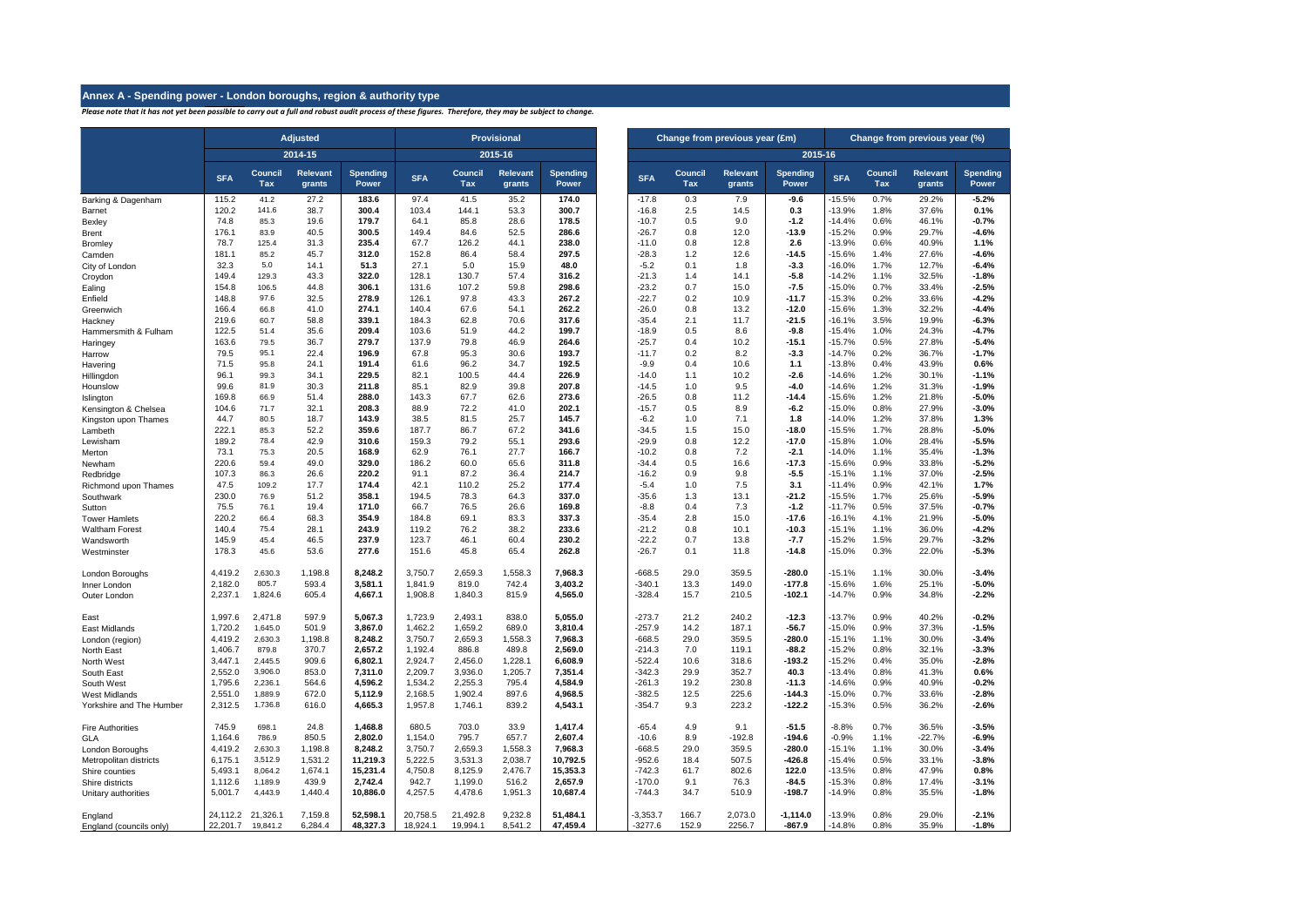#### **Annex B - Headline allocations (SFA, RSG & Baseline Funding) - London boroughs, region & authority type**

*Please note that it has not yet been possible to carry out a full and robust audit process of these figures. Therefore, they may be subject to change.*

|                                    |                      | <b>Final allocations</b> |                      |                    | <b>Adjusted</b>              |                      |                    | <b>Provisional</b>            |                    |                          | <b>Change from previous</b><br>year (£m) |                          | <b>Change from previous year</b><br>(%) |              |                      |  |  |
|------------------------------------|----------------------|--------------------------|----------------------|--------------------|------------------------------|----------------------|--------------------|-------------------------------|--------------------|--------------------------|------------------------------------------|--------------------------|-----------------------------------------|--------------|----------------------|--|--|
|                                    |                      | 2014-15                  |                      |                    | 2014-15                      |                      |                    | 2015-16                       |                    |                          |                                          |                          | 2015-16                                 |              |                      |  |  |
|                                    | <b>RSG</b>           | <b>BF</b>                | <b>SFA</b>           | <b>RSG</b>         | <b>BF</b>                    | <b>SFA</b>           | <b>RSG</b>         | <b>BF</b>                     | <b>SFA</b>         | <b>RSG</b>               | <b>BF</b>                                | <b>SFA</b>               | <b>RSG</b>                              | <b>BF</b>    | <b>SFA</b>           |  |  |
| Barking & Dagenham                 | 62.3                 | 51.4                     | 113.7                | 63.8               | 51.4                         | 115.2                | 45.0               | 52.4                          | 97.4               | $-18.8$                  | 1.0                                      | $-17.8$                  | $-29.5%$                                | 1.9%         | $-15.5%$             |  |  |
| Barnet                             | 65.2                 | 52.3                     | 117.5                | 67.9               | 52.3                         | 120.2                | 50.1               | 53.3                          | 103.4              | $-17.8$                  | 1.0                                      | $-16.8$                  | $-26.2%$                                | 1.9%         | $-13.9%$             |  |  |
| Bexley                             | 40.6<br>95.3         | 32.6<br>78.7             | 73.2<br>174.0        | 42.2<br>97.4       | 32.6<br>78.7                 | 74.8<br>176.1        | 30.8<br>69.3       | 33.3<br>80.2                  | 64.1<br>149.4      | $-11.4$<br>$-28.2$       | 0.6<br>1.5                               | $-10.7$<br>$-26.7$       | $-27.0%$<br>$-28.9%$                    | 1.9%<br>1.9% | $-14.4%$<br>$-15.2%$ |  |  |
| Brent<br>Bromley                   | 42.0                 | 34.3                     | 76.3                 | 44.4               | 34.3                         | 78.7                 | 32.8               | 34.9                          | 67.7               | $-11.6$                  | 0.7                                      | $-11.0$                  | $-26.2%$                                | 1.9%         | $-13.9%$             |  |  |
| Camden                             | 97.5                 | 81.5                     | 179.0                | 99.6               | 81.5                         | 181.1                | 69.8               | 83.0                          | 152.8              | $-29.8$                  | 1.6                                      | $-28.3$                  | $-30.0%$                                | 1.9%         | $-15.6%$             |  |  |
| City of London                     | 17.3                 | 14.8                     | 32.2                 | 17.4               | 14.8                         | 32.3                 | 12.0               | 15.1                          | 27.1               | $-5.4$                   | 0.3                                      | $-5.2$                   | $-31.2%$                                | 1.9%         | $-16.0%$             |  |  |
| Croydon                            | 80.5                 | 65.9                     | 146.4                | 83.4               | 65.9                         | 149.4                | 60.9               | 67.2                          | 128.1              | $-22.5$                  | 1.3                                      | $-21.3$                  | $-27.0%$                                | 1.9%         | $-14.2%$             |  |  |
| Ealing                             | 83.8                 | 68.7                     | 152.4                | 86.1               | 68.7                         | 154.8                | 61.6               | 70.0                          | 131.6              | $-24.5$                  | 1.3                                      | $-23.2$                  | $-28.5%$                                | 1.9%         | $-15.0%$             |  |  |
| Enfield                            | 80.5                 | 66.1                     | 146.5                | 82.8               | 66.1                         | 148.8                | 58.8               | 67.3                          | 126.1              | $-24.0$                  | 1.3                                      | $-22.7$                  | $-29.0%$                                | 1.9%         | $-15.3%$             |  |  |
| Greenwich                          | 89.9                 | 74.4                     | 164.3                | 92.1               | 74.4                         | 166.4                | 64.6               | 75.8                          | 140.4              | $-27.4$                  | 1.4                                      | $-26.0$                  | $-29.8%$                                | 1.9%         | $-15.6%$             |  |  |
| Hackney                            | 118.2<br>66.0        | 98.9<br>55.1             | 217.1<br>121.1       | 120.7<br>67.4      | 98.9<br>55.1                 | 219.6<br>122.5       | 83.5<br>47.4       | 100.8<br>56.1                 | 184.3<br>103.6     | $-37.3$<br>$-20.0$       | 1.9<br>1.1                               | $-35.4$<br>$-18.9$       | $-30.9%$<br>$-29.6%$                    | 1.9%<br>1.9% | $-16.1%$<br>$-15.4%$ |  |  |
| Hammersmith & Fulham               | 88.2                 | 73.0                     | 161.2                | 90.6               | 73.0                         | 163.6                | 63.5               | 74.4                          | 137.9              | $-27.1$                  | 1.4                                      | $-25.7$                  | $-29.9%$                                | 1.9%         | $-15.7%$             |  |  |
| Haringey<br>Harrow                 | 42.6                 | 35.3                     | 78.0                 | 44.2               | 35.3                         | 79.5                 | 31.8               | 36.0                          | 67.8               | $-12.4$                  | 0.7                                      | $-11.7$                  | $-28.0%$                                | 1.9%         | $-14.7%$             |  |  |
| Havering                           | 38.9                 | 30.8                     | 69.7                 | 40.7               | 30.8                         | 71.5                 | 30.2               | 31.4                          | 61.6               | $-10.5$                  | 0.6                                      | $-9.9$                   | $-25.7%$                                | 1.9%         | $-13.8%$             |  |  |
| Hillingdon                         | 52.0                 | 42.1                     | 94.1                 | 54.0               | 42.1                         | 96.1                 | 39.2               | 42.9                          | 82.1               | $-14.8$                  | 0.8                                      | $-14.0$                  | $-27.4%$                                | 1.9%         | $-14.6%$             |  |  |
| Hounslow                           | 54.0                 | 43.9                     | 97.9                 | 55.7               | 43.9                         | 99.6                 | 40.3               | 44.7                          | 85.1               | $-15.3$                  | 0.8                                      | $-14.5$                  | $-27.6%$                                | 1.9%         | $-14.6%$             |  |  |
| Islington                          | 91.5                 | 75.9                     | 167.5                | 93.9               | 75.9                         | 169.8                | 65.9               | 77.4                          | 143.3              | $-27.9$                  | 1.5                                      | $-26.5$                  | $-29.7%$                                | 1.9%         | $-15.6%$             |  |  |
| Kensington & Chelsea               | 56.3                 | 47.0                     | 103.2                | 57.6               | 47.0                         | 104.6                | 41.0               | 47.9                          | 88.9               | $-16.6$                  | 0.9                                      | $-15.7$                  | $-28.8%$                                | 1.9%         | $-15.0%$             |  |  |
| Kingston upon Thames               | 23.9                 | 19.7                     | 43.5                 | 25.1               | 19.7                         | 44.7                 | 18.4               | 20.0                          | 38.5               | $-6.6$                   | 0.4                                      | $-6.2$                   | $-26.4%$                                | 1.9%         | $-14.0%$             |  |  |
| Lambeth                            | 119.9                | 99.3                     | 219.2                | 122.8              | 99.3                         | 222.1                | 86.4               | 101.2                         | 187.7              | $-36.4$                  | 1.9                                      | $-34.5$                  | $-29.6%$                                | 1.9%         | $-15.5%$             |  |  |
| Lewisham                           | 101.7                | 84.7                     | 186.4                | 104.5              | 84.7                         | 189.2                | 73.0               | 86.4                          | 159.3              | $-31.5$                  | 1.6                                      | $-29.9$                  | $-30.2%$                                | 1.9%         | $-15.8%$             |  |  |
| Merton                             | 39.7                 | 32.0                     | 71.8                 | 41.0               | 32.0                         | 73.1                 | 30.2               | 32.6                          | 62.9               | $-10.8$                  | 0.6                                      | $-10.2$                  | $-26.3%$                                | 1.9%         | $-14.0%$             |  |  |
| Newham                             | 119.3                | 99.3                     | 218.5                | 121.3              | 99.3                         | 220.6                | 85.0               | 101.2                         | 186.2              | $-36.3$                  | 1.9                                      | $-34.4$                  | $-29.9%$                                | 1.9%         | $-15.6%$             |  |  |
| Redbridge                          | 58.0                 | 47.6                     | 105.6                | 59.7               | 47.6                         | 107.3                | 42.6               | 48.5                          | 91.1               | $-17.1$                  | 0.9                                      | $-16.2$                  | $-28.7%$                                | 1.9%         | $-15.1%$             |  |  |
| Richmond upon Thames               | 25.8<br>124.3        | 20.1<br>103.2            | 45.9<br>227.4        | 27.4<br>126.8      | 20.1<br>103.2                | 47.5<br>230.0        | 21.6<br>89.3       | 20.5<br>105.2                 | 42.1<br>194.5      | $-5.8$<br>$-37.6$        | 0.4<br>2.0                               | $-5.4$<br>$-35.6$        | $-21.2%$<br>$-29.6%$                    | 1.9%<br>1.9% | $-11.4%$<br>$-15.5%$ |  |  |
| Southwark<br>Sutton                | 41.7                 | 32.4                     | 74.1                 | 43.1               | 32.4                         | 75.5                 | 33.6               | 33.1                          | 66.7               | $-9.4$                   | 0.6                                      | $-8.8$                   | $-21.9%$                                | 1.9%         | $-11.7%$             |  |  |
| <b>Tower Hamlets</b>               | 118.2                | 99.3                     | 217.6                | 120.9              | 99.3                         | 220.2                | 83.6               | 101.2                         | 184.8              | $-37.3$                  | 1.9                                      | $-35.4$                  | $-30.8%$                                | 1.9%         | $-16.1%$             |  |  |
| Waltham Forest                     | 76.1                 | 62.5                     | 138.5                | 77.9               | 62.5                         | 140.4                | 55.5               | 63.7                          | 119.2              | $-22.4$                  | 1.2                                      | $-21.2$                  | $-28.7%$                                | 1.9%         | $-15.1%$             |  |  |
| Wandsworth                         | 78.4                 | 65.8                     | 144.3                | 80.1               | 65.8                         | 145.9                | 56.6               | 67.1                          | 123.7              | $-23.4$                  | 1.3                                      | $-22.2$                  | $-29.3%$                                | 1.9%         | $-15.2%$             |  |  |
| Westminster                        | 96.3                 | 80.5                     | 176.8                | 97.8               | 80.5                         | 178.3                | 69.6               | 82.0                          | 151.6              | $-28.3$                  | 1.5                                      | $-26.7$                  | $-28.9%$                                | 1.9%         | $-15.0%$             |  |  |
| London Boroughs                    | 2,385.8              | 1.969.0                  | 4,354.8              | 2,450.1            | 1,969.0                      | 4.419.2              | 1.744.0            | 2,006.7                       | 3.750.7            | $-706.1$                 | 37.6                                     | $-668.5$                 | $-28.8%$                                | 1.9%         | $-15.1%$             |  |  |
| Inner London                       | 1.293.0              | 1.078.4                  | 2,371.4              | 1.103.6            | 1,078.4                      | 2,182.0              | 842.8              | 999.2                         | 1.841.9            | $-260.9$                 | $-79.2$                                  | $-340.1$                 | $-23.6%$                                | $-7.3%$      | $-15.6%$             |  |  |
| Outer London                       | 1,092.8              | 890.6                    | 1,983.4              | 1,346.5            | 890.6                        | 2,237.1              | 901.3              | 1,007.5                       | 1,908.8            | $-445.2$                 | 116.8                                    | $-328.4$                 | $-33.1%$                                | 13.1%        | $-14.7%$             |  |  |
| East                               | 1,087.9              | 870.4                    | 1,958.3              | 1,127.2            | 870.4                        | 1,997.6              | 836.8              | 887.0                         | 1,723.9            | $-290.4$                 | 16.6                                     | $-273.7$                 | $-25.8%$                                | 1.9%         | $-13.7%$             |  |  |
| East Midlands                      | 935.7                | 761.8                    | 1.697.5              | 958.3              | 761.8                        | 1,720.2              | 685.8              | 776.4                         | 1.462.2            | $-272.5$                 | 14.6                                     | $-257.9$                 | $-28.4%$                                | 1.9%         | $-15.0%$             |  |  |
| London (region)                    | 2,579.4              | 2,930.9                  | 5,510.3              | 2,652.8            | 2,930.9                      | 5,583.8              | 1,917.7            | 2,986.9                       | 4,904.7            | $-735.1$                 | 56.0                                     | $-679.1$                 | $-27.7%$                                | 1.9%         | $-12.2%$             |  |  |
| North East                         | 764.4                | 625.1                    | 1,389.4              | 781.6              | 625.1                        | 1,406.7              | 555.4              | 637.0                         | 1,192.4            | $-226.2$                 | 11.9                                     | $-214.3$                 | $-28.9%$                                | 1.9%         | $-15.2%$             |  |  |
| North West                         | 1,863.3              | 1,528.4                  | 3,391.7              | 1,918.7            | 1,528.4                      | 3,447.1              | 1,367.1            | 1,557.6                       | 2,924.7            | $-551.6$                 | 29.2                                     | $-522.4$                 | $-28.7%$                                | 1.9%         | $-15.2%$             |  |  |
| South East                         | 1.399.3              | 1.119.4                  | 2.518.7              | 1.432.6            | 1.119.4                      | 2.552.0              | 1.068.9            | 1.140.8                       | 2.209.7            | $-363.7$                 | 21.4                                     | $-342.3$                 | $-25.4%$                                | 1.9%         | $-13.4%$             |  |  |
| South West<br>West Midlands        | 979.5<br>1,388.5     | 789.5<br>1.129.8         | 1,769.0<br>2.518.2   | 1,006.0<br>1,421.2 | 789.5<br>1.129.8             | 1.795.6<br>2,551.0   | 729.6<br>1.017.1   | 804.6<br>1,151.3              | 1,534.2<br>2,168.5 | $-276.4$<br>$-404.1$     | 15.1<br>21.6                             | $-261.3$<br>$-382.5$     | $-27.5%$<br>$-28.4%$                    | 1.9%<br>1.9% | $-14.6%$<br>$-15.0%$ |  |  |
| Yorkshire and The Humber           | 1,255.8              | 1,029.7                  | 2,285.5              | 1,282.8            | 1,029.7                      | 2,312.5              | 908.4              | 1.049.4                       | 1,957.8            | $-374.4$                 | 19.7                                     | $-354.7$                 | $-29.2%$                                | 1.9%         | $-15.3%$             |  |  |
| <b>Fire Authorities</b>            | 418.0                | 325.9                    | 743.8                | 420.0              | 325.9                        | 745.9                | 348.4              | 332.1                         | 680.5              | $-71.6$                  | 6.2                                      | $-65.4$                  | $-17.1%$                                | 1.9%         | $-8.8%$              |  |  |
| GLA                                | 193.6                | 961.9                    | 1,155.4              | 202.7              | 961.9                        | 1,164.6              | 173.7              | 980.3                         | 1.154.0            | $-29.0$                  | 18.4                                     | $-10.6$                  | $-14.3%$                                | 1.9%         | $-0.9%$              |  |  |
| London Boroughs                    | 2,385.8              | 1,969.0                  | 4,354.8              | 2,450.1            | 1,969.0                      | 4,419.2              | 1,744.0            | 2,006.7                       | 3,750.7            | $-706.1$                 | 37.6                                     | $-668.5$                 | $-28.8%$                                | 1.9%         | $-15.1%$             |  |  |
| Metropolitan districts             | 3,343.8              | 2,750.6                  | 6,094.5              | 3,424.5            | 2,750.6                      | 6,175.1              | 2,419.3            | 2,803.2                       | 5,222.5            | $-1,005.2$               | 52.6                                     | $-952.6$                 | $-29.4%$                                | 1.9%         | $-15.4%$             |  |  |
| Shire counties                     | 3.032.3              | 2.374.9                  | 5.407.2              | 3.118.1            | 2.374.9                      | 5,493.1              | 2.330.5            | 2.420.3                       | 4,750.8            | $-787.7$                 | 45.4                                     | $-742.3$                 | $-25.3%$                                | 1.9%         | $-13.5%$             |  |  |
| Shire districts                    | 583.0                | 510.6                    | 1,093.6              | 602.1              | 510.6                        | 1,112.6              | 422.4              | 520.3                         | 942.7              | $-179.7$                 | 9.8                                      | $-170.0$                 | $-29.9%$                                | 1.9%         | $-15.3%$             |  |  |
| Unitary authorities                | 2,715.1              | 2,218.0                  | 4,933.1              | 2,783.8            | 2,218.0                      | 5.001.7              | 1,997.1            | 2,260.4                       | 4,257.5            | $-786.7$                 | 42.4                                     | $-744.3$                 | $-28.3%$                                | 1.9%         | $-14.9%$             |  |  |
| England<br>England (councils only) | 12.671.6<br>12,060.1 | 11.110.9<br>9,823.1      | 23.782.5<br>21,883.2 | 12,378.6           | 13.001.3 11.110.9<br>9,823.1 | 24.112.2<br>22,201.7 | 9.435.4<br>8,913.3 | 11.323.2 20.758.5<br>10,010.8 | 18,924.1           | $-3.566.0$<br>$-3,465.3$ | 212.3<br>187.7                           | $-3.353.7$<br>$-3,277.6$ | $-27.4%$<br>$-28.0%$                    | 1.9%<br>1.9% | $-13.9%$<br>$-14.8%$ |  |  |

**Source:**

[https://www.gov.uk/government/uploads/system/uploads/attachment\\_data/file/388944/Breakdown\\_of\\_settlement\\_funding\\_assessment.xls](https://www.gov.uk/government/uploads/system/uploads/attachment_data/file/388944/Breakdown_of_settlement_funding_assessment.xls)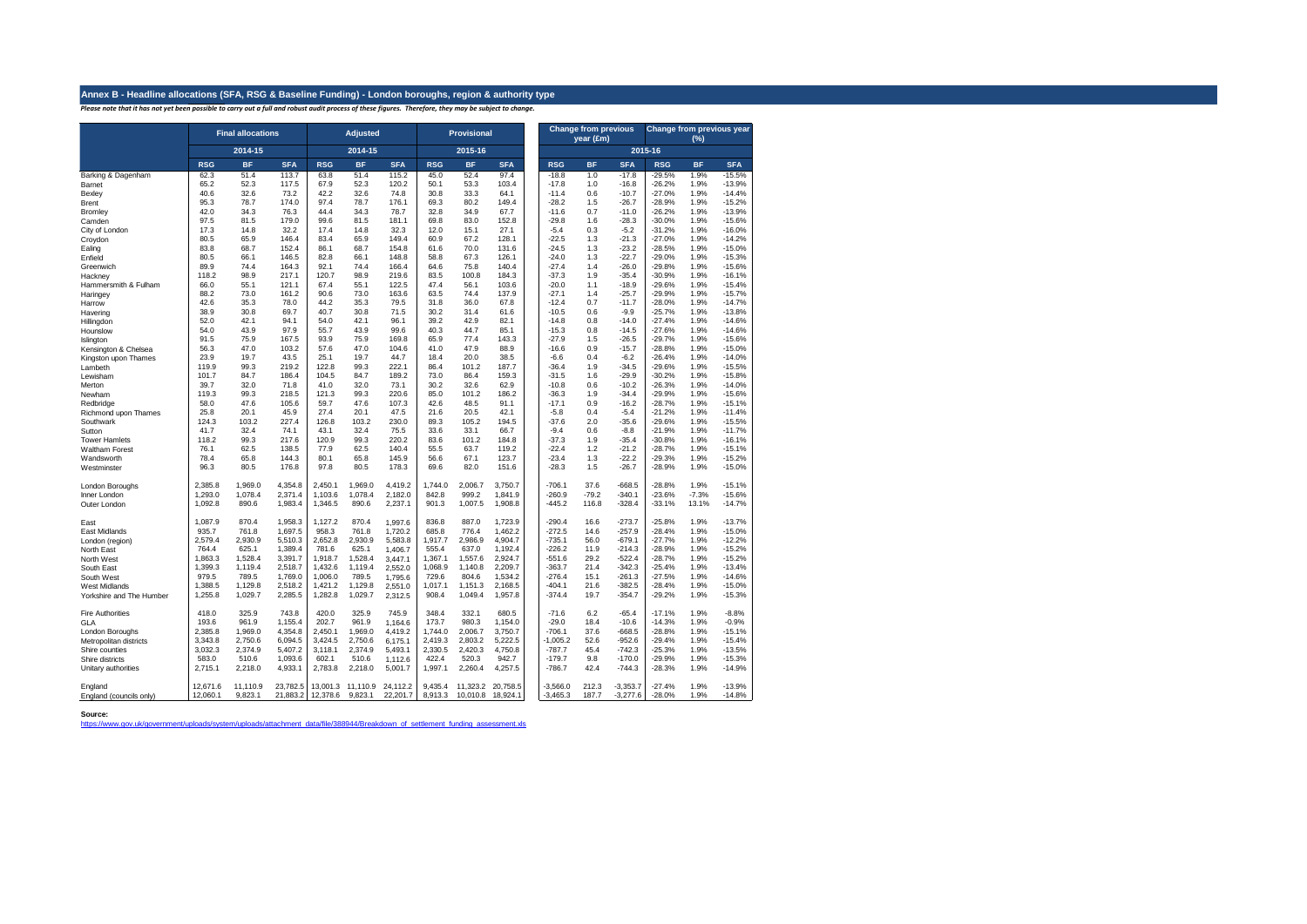#### **Annex C - Business rates retention key figures - London**

*Please note that it has not yet been possible to carry out a full and robust audit process of these figures. Therefore, they may be subject to change.*

|                                |                                                                           |                                                |                                           | 2013-14                                                    |                  |                                                          |            |                                                 |                                        |                                                              | 2014-15          |                                                          |            | 2015-16                                |                                 |                                                            |                  |                                                                         |            |                                                 |
|--------------------------------|---------------------------------------------------------------------------|------------------------------------------------|-------------------------------------------|------------------------------------------------------------|------------------|----------------------------------------------------------|------------|-------------------------------------------------|----------------------------------------|--------------------------------------------------------------|------------------|----------------------------------------------------------|------------|----------------------------------------|---------------------------------|------------------------------------------------------------|------------------|-------------------------------------------------------------------------|------------|-------------------------------------------------|
|                                | <b>Settlement</b><br><b>Funding</b><br><b>Assessment</b><br>$(\text{Em})$ | <b>Revenue</b><br><b>Support</b><br>Grant (£m) | <b>Baseline</b><br><b>Funding</b><br>(Em) | <b>Business</b><br><b>Rates</b><br><b>Baseline</b><br>(Em) |                  | Tariff or Tariff/top up Levy rate<br>top up? amount (£m) | (p/E)      | <b>Safety net</b><br>threshold<br>$(\text{Em})$ | <b>Baseline</b><br><b>Funding (£m)</b> | <b>Business</b><br>Rates<br><b>Baseline</b><br>$(\text{Em})$ |                  | Tariff or Tariff/top up Levy rate<br>top up? amount (£m) | (p/E)      | <b>Safety net</b><br>threshold<br>(Em) | <b>Baseline</b><br>Funding (£m) | <b>Business</b><br><b>Rates</b><br><b>Baseline</b><br>(Em) |                  | Tariff or Tariff/top up Levy rate<br>top up? amount $(\text{\pounds}m)$ | (p/E)      | <b>Safety net</b><br>threshold<br>$(\text{Em})$ |
| Barking & Dagenham             | 126.2                                                                     | 75.8                                           | 50.4                                      | 16.7                                                       | Top-up           | 33.7                                                     | 0.0        | 46.6                                            | 51.4                                   | 17.0                                                         | Top-up           | 34.3                                                     | 0.0        | 47.5                                   | 52.4                            | 17.4                                                       | Top-up           | 35.0                                                                    | 0.0        | 48.4                                            |
| Barnet                         | 128.4                                                                     | 77.1                                           | 51.3                                      | 33.9                                                       | Top-up           | 17.4                                                     | 0.0        | 47.5                                            | 52.3                                   | 34.5                                                         | Top-up           | 17.8                                                     | 0.0        | 48.4                                   | 53.3                            | 35.2                                                       | Top-up           | 18.1                                                                    | 0.0        | 49.3                                            |
| Bexley                         | 80.1                                                                      | 48.1                                           | 32.0                                      | 18.2                                                       | Top-up           | 13.8                                                     | 0.0        | 29.6                                            | 32.6                                   | 18.5                                                         | Top-up           | 14.1                                                     | 0.0        | 30.2                                   | 33.3                            | 18.9                                                       | Top-up           | 14.4                                                                    | 0.0        | 30.8                                            |
| Brent                          | 193.1                                                                     | 116.0                                          | 77.2                                      | 30.6                                                       | Top-up           | 46.5                                                     | 0.0        | 71.4                                            | 78.7                                   | 31.2                                                         | Top-up           | 47.4                                                     | 0.0        | 72.8                                   | 80.2                            | 31.8                                                       | Top-up           | 48.3                                                                    | 0.0        | 74.1                                            |
| Bromley                        | 84.1                                                                      | 50.5                                           | 33.6                                      | 24.0                                                       | Top-up           | 9.6                                                      | 0.0        | 31.1                                            | 34.3                                   | 24.5                                                         | Top-up           | 9.8                                                      | 0.0        | 31.7                                   | 34.9                            | 25.0                                                       | Top-up           | 9.9                                                                     | 0.0        | 32.3                                            |
| Camden                         | 200.1                                                                     | 120.1                                          | 79.9                                      | 142.5                                                      | Tariff           | $-62.6$                                                  | 43.9       | 73.9                                            | 81.5                                   | 145.3                                                        | <b>Tariff</b>    | $-63.8$                                                  | 43.9       | 75.4                                   | 83.0                            | 148.1                                                      | <b>Tariff</b>    | $-65.1$                                                                 | 43.9       | 76.8                                            |
| City of London                 | 36.5                                                                      | 21.9                                           | 14.6                                      | 214.9                                                      | Tariff           | $-200.3$                                                 | 50.0       | 13.5                                            | 14.8                                   | 219.1                                                        | <b>Tariff</b>    | $-204.2$                                                 | 50.0       | 13.7                                   | 15.1                            | 223.3                                                      | <b>Tariff</b>    | $-208.1$                                                                | 50.0       | 14.0                                            |
| Croydon                        | 161.9                                                                     | 97.2                                           | 64.7                                      | 33.0                                                       | Top-up           | 31.7                                                     | 0.0        | 59.8                                            | 65.9                                   | 33.6                                                         | Top-up           | 32.3                                                     | 0.0        | 61.0                                   | 67.2                            | 34.2                                                       | Top-up           | 33.0                                                                    | 0.0        | 62.2                                            |
| Ealing                         | 168.6                                                                     | 101.2                                          | 67.4                                      | 39.2                                                       | Top-up           | 28.2                                                     | 0.0        | 62.3                                            | 68.7                                   | 40.0                                                         | Top-up           | 28.7                                                     | 0.0        | 63.5                                   | 70.0                            | 40.7                                                       | Top-up           | 29.3                                                                    | 0.0        | 64.7                                            |
| Enfield                        | 162.2                                                                     | 97.4                                           | 64.8                                      | 30.8                                                       | Top-up           | 34.0                                                     | 0.0        | 59.9                                            | 66.1                                   | 31.4                                                         | Top-up           | 34.6                                                     | 0.0        | 61.                                    | 67.3                            | 32.0                                                       | Top-up           | 35.3                                                                    | 0.0        | 62.3                                            |
| Greenwich                      | 182.6                                                                     | 109.6                                          | 72.9                                      | 17.8                                                       | Top-up           | 55.1                                                     | 0.0        | 67.5                                            | 74.4                                   | 18.2                                                         | Top-up           | 56.2                                                     | 0.0        | 68.8                                   | 75.8                            | 18.5                                                       | Top-up           | 57.3                                                                    | 0.0        | 70.1                                            |
| Hackney                        | 242.8                                                                     | 145.8                                          | 97.0                                      | 25.3                                                       | Top-up           | 71.7                                                     | 0.0        | 89.7                                            | 98.9                                   | 25.8                                                         | Top-up           | 73.1                                                     | 0.0        | 91.5                                   | 100.8                           | 26.3                                                       | Top-up           | 74.5                                                                    | 0.0        | 93.2                                            |
| Hammersmith & Fulham           | 135.3                                                                     | 81.2                                           | 54.0                                      | 56.9                                                       | Tariff           | $-2.8$                                                   | 5.0        | 50.0                                            | 55.1                                   | 58.0                                                         | <b>Tariff</b>    | $-2.9$                                                   | 5.0        | 51.0                                   | 56.1                            | 59.1                                                       | <b>Tariff</b>    | $-2.9$                                                                  | 5.0        | 51.9                                            |
| Haringey                       | 179.3                                                                     | 107.7                                          | 71.6                                      | 18.9                                                       | Top-up           | 52.7                                                     | 0.0        | 66.3                                            | 73.0                                   | 19.3                                                         | Top-up           | 53.7                                                     | 0.0        | 67.5                                   | 74.4                            | 19.7                                                       | Top-up           | 54.8                                                                    | 0.0        | 68.8                                            |
| Harrow                         | 86.8                                                                      | 52.1                                           | 34.7                                      | 14.5                                                       | Top-up           | 20.2                                                     | 0.0        | 32.1                                            | 35.3                                   | 14.8                                                         | Top-up           | 20.5                                                     | 0.0        | 32.7                                   | 36.0                            | 15.1                                                       | Top-up           | 20.9                                                                    | 0.0        | 33.3                                            |
| Havering                       | 75.6                                                                      | 45.4                                           | 30.2                                      | 21.2                                                       | Top-up           | 9.0                                                      | 0.0        | 27.9                                            | 30.8                                   | 21.6                                                         | Top-up           | 9.2                                                      | 0.0        | 28.5                                   | 31.4                            | 22.0                                                       | Top-up           | 9.4                                                                     | 0.0        | 29.0                                            |
| Hillingdon                     | 103.3                                                                     | 62.0                                           | 41.3                                      | 99.3                                                       | Tariff           | $-58.0$                                                  | 50.0       | 38.2                                            | 42.1                                   | 101.2                                                        | <b>Tariff</b>    | $-59.2$                                                  | 50.0       | 38.9                                   | 42.9                            | 103.1                                                      | <b>Tariff</b>    | $-60.3$                                                                 | 50.0       | 39.6                                            |
| Hounslow                       | 107.8                                                                     | 64.7                                           | 43.1                                      | 42.6                                                       | Top-up           | 0.5                                                      | 0.0        | 39.8                                            | 43.9                                   | 43.4                                                         | Top-up           | 0.5                                                      | 0.0        | 40.6                                   | 44.7                            | 44.2                                                       | Top-up           | 0.5                                                                     | 0.0        | 41.4                                            |
| Islington                      | 186.4                                                                     | 111.9                                          | 74.5                                      | 54.9                                                       | Top-up           | 19.6                                                     | 0.0        | 68.9                                            | 75.9                                   | 55.9                                                         | Top-up           | 20.0                                                     | 0.0        | 70.2                                   | 77.4                            | 57.0                                                       | Top-up           | 20.4                                                                    | 0.0        | 71.6                                            |
| Kensington & Chelsea           | 115.3                                                                     | 69.2                                           | 46.1                                      | 80.5                                                       | Tariff           | $-34.4$                                                  | 42.7       | 42.6                                            | 47.0                                   | 82.0                                                         | Tariff           | $-35.7$                                                  | 42.7       | 43.4                                   | 47.9                            | 83.6                                                       | <b>Tariff</b>    | $-35.7$                                                                 | 42.7       | 44.3                                            |
| Kingston upon Thames           | 48.2<br>243.9                                                             | 29.0                                           | 19.3<br>97.4                              | 23.6                                                       | <b>Tariff</b>    | $-4.3$                                                   | 18.2       | 17.8                                            | 19.7<br>99.3                           | 24.0                                                         | <b>Tariff</b>    | $-4.4$                                                   | 18.2       | 18.2                                   | 20.0<br>101.2                   | 24.5                                                       | Tariff           | $-4.5$                                                                  | 18.2       | 18.5                                            |
| Lambeth                        |                                                                           | 146.4                                          | 83.1                                      | 34.5                                                       | Top-up           | 62.9                                                     | 0.0        | 90.1                                            | 84.7                                   | 35.2                                                         | Top-up           | 64.1                                                     | 0.0        | 91.9                                   | 86.4                            | 35.9                                                       | Top-up           | 65.4                                                                    | 0.0        | 93.6                                            |
| Lewisham                       | 208.1                                                                     | 124.9                                          |                                           | 14.8                                                       | Top-up           | 68.3                                                     | 0.0        | 76.9                                            |                                        | 15.1                                                         | Top-up           | 69.6                                                     | 0.0        | 78.4                                   |                                 | 15.4                                                       | Top-up           | 71.0                                                                    | 0.0        | 79.9                                            |
| Merton                         | 78.6<br>243.8                                                             | 47.2                                           | 31.4<br>97.4                              | 23.9                                                       | Top-up           | 7.5                                                      | 0.0        | 29.1                                            | 32.0<br>99.3                           | 24.3                                                         | Top-up           | 7.7                                                      | 0.0        | 29.6                                   | 32.6<br>101.2                   | 24.8                                                       | Top-up           | 7.8                                                                     | 0.0        | 30.2                                            |
| Newham                         | 116.9                                                                     | 146.4                                          | 46.7                                      | 29.4                                                       | Top-up           | 67.9                                                     | 0.0        | 90.1                                            | 47.6                                   | 30.0                                                         | Top-up           | 69.3                                                     | 0.0        | 91.8                                   | 48.5                            | 30.6                                                       | Top-up           | 70.6                                                                    | 0.0        | 93.6                                            |
| Redbridge                      | 49.4                                                                      | 70.2                                           | 19.7                                      | 16.4                                                       | Top-up           | 30.3                                                     | 0.0        | 43.2                                            | 20.1                                   | 16.7                                                         | Top-up           | 30.9                                                     | 0.0        | 44.0                                   | 20.5                            | 17.1                                                       | Top-up           | 31.4                                                                    | 0.0        | 44.9                                            |
| Richmond upon Thames           | 253.4                                                                     | 29.6                                           | 101.2                                     | 23.3<br>57.9                                               | Tariff           | $-3.6$                                                   | 15.5       | 18.2                                            | 103.2                                  | 23.8                                                         | <b>Tariff</b>    | $-3.7$                                                   | 15.5       | 18.6                                   | 105.2                           | 24.2                                                       | Tariff           | $-3.8$                                                                  | 15.5       | 19.0                                            |
| Southwark                      | 79.6                                                                      | 152.2<br>47.8                                  | 31.8                                      | 15.0                                                       | Top-up<br>Top-up | 43.3<br>16.8                                             | 0.0<br>0.0 | 93.6<br>29.4                                    | 32.4                                   | 59.1<br>15.3                                                 | Top-up           | 44.1<br>17.1                                             | 0.0<br>0.0 | 95.5<br>30.0                           | 33.1                            | 60.2<br>15.6                                               | Top-up           | 45.0<br>17.5                                                            | 0.0<br>0.0 | 97.3<br>30.6                                    |
| Sutton<br><b>Tower Hamlets</b> | 243.9                                                                     | 146.4                                          | 97.4                                      | 93.2                                                       |                  | 4.2                                                      | 0.0        | 90.1                                            | 99.3                                   | 95.0                                                         | Top-up<br>Top-up | 4.3                                                      | 0.0        | 91.9                                   | 101.2                           | 96.8                                                       | Top-up           | 4.4                                                                     | 0.0        | 93.6                                            |
| <b>Waltham Forest</b>          | 153.4                                                                     | 92.1                                           | 61.3                                      | 17.2                                                       | Top-up<br>Top-up | 44.1                                                     | 0.0        | 56.7                                            | 62.5                                   | 17.5                                                         | Top-up           | 45.0                                                     | 0.0        | 57.8                                   | 63.7                            | 17.8                                                       | Top-up<br>Top-up | 45.8                                                                    | 0.0        | 58.9                                            |
| Wandsworth                     | 161.6                                                                     | 97.1                                           | 64.6                                      | 30.2                                                       | Top-up           | 34.4                                                     | 0.0        | 59.7                                            | 65.8                                   | 30.8                                                         | Top-up           | 35.1                                                     | 0.0        | 60.9                                   | 67.1                            | 31.4                                                       | Top-up           | 35.7                                                                    | 0.0        | 62.1                                            |
| Westminster                    | 197.6                                                                     | 118.7                                          | 79.0                                      | 523.2                                                      | Tariff           | $-444.3$                                                 | 50.0       | 73.0                                            | 80.5                                   | 533.4                                                        | Tariff           | $-452.9$                                                 | 50.0       | 74.5                                   | 82.0                            | 543.6                                                      | Tariff           | $-461.6$                                                                | 50.0       | 75.9                                            |
|                                |                                                                           |                                                |                                           |                                                            |                  |                                                          |            |                                                 |                                        |                                                              |                  |                                                          |            |                                        |                                 |                                                            |                  |                                                                         |            |                                                 |
| <b>London Boroughs</b>         | 4,834.6                                                                   | 2,903.2                                        | 1,931.4                                   | 1,918.2                                                    | Top-up           | 13.2                                                     | 0.0        | 1,786.6                                         | 1.969.0                                | 1.955.6                                                      | Top-up           | 13.5                                                     | 0.0        | 1,821.4                                | 2,006.7                         | 1.992.9                                                    | Top-up           | 13.7                                                                    | 0.0        | 1,856.2                                         |
| Innner London                  | 2,647.8                                                                   | 1,590.0                                        | 1,057.8                                   | 1,377.1                                                    | <b>Tariff</b>    | $-319.3$                                                 | 23.2       | 978.5                                           | 1,078.4                                | 1,403.9                                                      | Tariff           | $-325.5$                                                 | 23.2       | 997.5                                  | 1,099.0                         | 1,430.8                                                    | <b>Tariff</b>    | $-331.8$                                                                | 23.2       | 1,016.6                                         |
| Outer London                   | 2,186.8                                                                   | 1,313.2                                        | 873.6                                     | 541.1                                                      | Top-up           | 332.5                                                    | 0.0        | 808.1                                           | 890.6                                  | 551.6                                                        | Top-up           | 339.0                                                    | 0.0        | 823.8                                  | 907.7                           | 562.2                                                      | Top-up           | 345.5                                                                   | 0.0        | 839.6                                           |
| GLA                            | 1,155.0                                                                   | 211.5                                          | 943.5                                     | 1,285.8                                                    | <b>Tariff</b>    | $-342.3$                                                 | 26.6       | 872.7                                           | 961.9                                  | 1,310.9                                                      | <b>Tariff</b>    | $-349.0$                                                 | 26.6       | 889.7                                  | 980.3                           | 1,335.9                                                    | <b>Tariff</b>    | $-355.7$                                                                | 26.6       | 906.7                                           |
| London (region)                | 5,989.6                                                                   | 3,114.7                                        | 2.874.9                                   | 3,204.0                                                    | <b>Tariff</b>    | $-329.1$                                                 | 10.3       | 2,659.3                                         | 2,930.9                                | 3,266.4                                                      | <b>Tariff</b>    | $-335.5$                                                 | 10.3       | 2,711.1                                | 2.986.9                         | 3,328.8                                                    | <b>Tariff</b>    | $-341.9$                                                                | 10.3       | 2,762.9                                         |
| <b>ENGLAND</b>                 | 26.074.0                                                                  | 15.175.4                                       | 10.898.6                                  | 10.898.6                                                   | n/a              | n/a                                                      | n/a        | n/a                                             | 11.110.9                               | 11.110.9                                                     | n/a              | n/a                                                      | n/a        | n/a                                    | 11.323.2                        | 11.323.2                                                   | n/a              | n/a                                                                     | n/a        | n/a                                             |

#### **Notes**

2014-15 baselines uprated by: 1.948% 2015-16 baselines uprated by: 1.911%